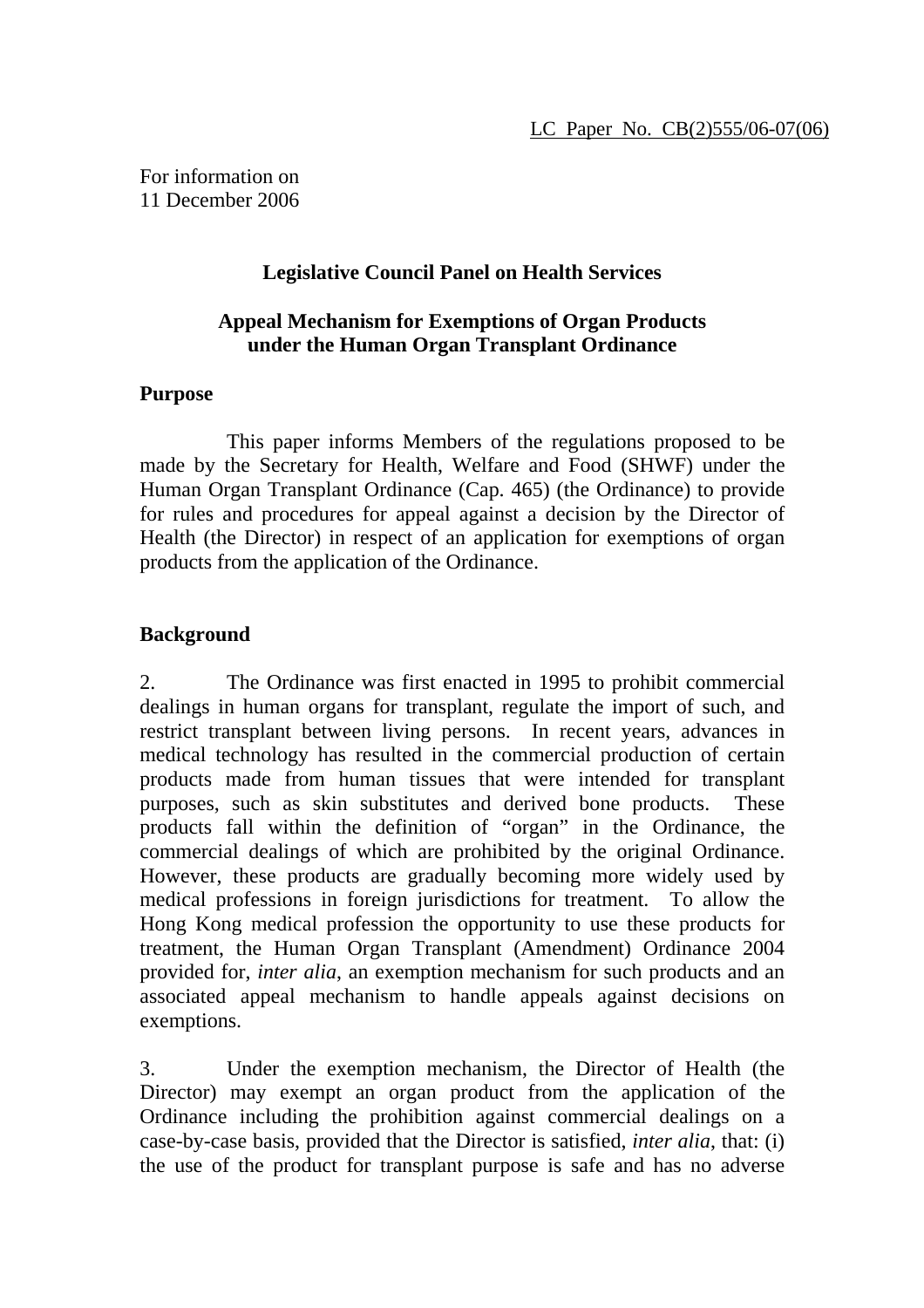effects on public health, (ii) either the donor has consented to the removal of the tissues for producing the product without coercion or financial inducement, or that the tissues are removed for the therapy of the donor, (iii) no payment has been or intended to be made to the donor for supplying the tissue; and (iv) all applicable laws of the place where the tissues were obtained or processed have been complied with.

4. The Director may grant an exemption subject to conditions he considers appropriate, including a condition limiting the exemption only for a particular occasion or for the purpose of a specified type of transplant. If the Director rejects an application for exemption, he is required to give reasons for the decision. On the breach of any condition for exemption or at any time after an exemption has been granted, the Director may suspend, vary or revoke the exemption with written notice setting out the reasons for the decision. Any person who is aggrieved by the Director's decisions in relation to exemption may appeal to an Appeal Board to be constituted under the Ordinance. SHWF may make regulations by way of subsidiary legislation to provide for the rules and procedures for the making, processing and determination of such appeals.

5. The Amendment Ordinance will come into force together with the subsidiary legislation to provide for the rules and procedures for appeal.

# **The Appeal Board**

6. In accordance with the Ordinance, whenever an appeal is made, SHWF shall appoint members to serve on an Appeal Board for the purpose of hearing and determining the appeal. The Appeal Board comprises three members: a registered medical practitioner, a legally qualified person, and a person in neither category, one of whom is to be appointed as the Chairman of the Appeal Board (the Chairman). These members are to be appointed from a standing Appeal Board Panel comprising members in the three mentioned categories. No person having a financial or other personal interest in the matter involved in an appeal is to serve as a member on the Appeal Board. The task of the Appeal Board is to **hear** and **determine the appeal** by deciding whether the appeal should be dismissed or remitted to the Director for reconsideration.

# **The Appeal Procedures**

7. The salient features of the proposed rules and procedures for the making and determination of appeals are summarised as follows –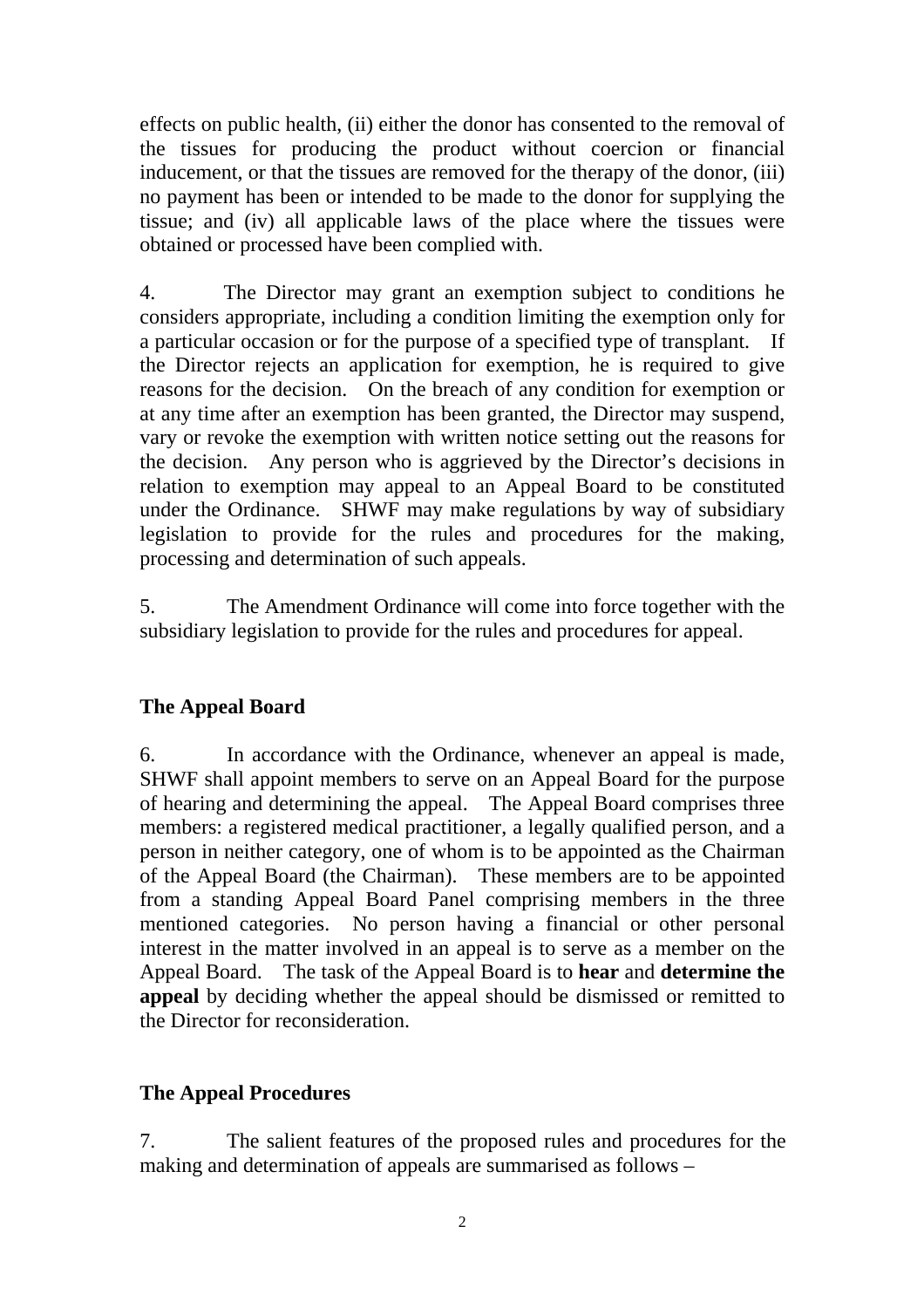- (a) An applicant aggrieved by the Director's decisions may appeal, within 30 days after the date on which the appellant was notified of the decision, by giving a notice of appeal in writing in specified form to the secretary to the Appeal Board Panel, copying to the Director.
- (b) When giving notice of appeal, the appellant may request for an oral hearing otherwise the appeal will be determined on written submissions, which include the written representation of appeal by the appellant, comments by the Director on the representations, and response to the Director's comments by the appellant.
- (c) The Appeal Board may, at any time, direct the appellant or the Director to furnish within a specified period of time any document or material in their possession which is considered by the Appeal Board to be relevant to the appeal. Such directions shall be given by notice in writing.
- (d) Either the appellant or the Director may, within 7 days after the notice of appeal was served (or such longer period as the Chairman may allow), request from each other further specific particulars relating to the appeal. The other party shall, within 7 days (or such longer period as the Chairman may allow), furnish such particulars to the other party copying to the Appeal Board.
- (e) If an oral hearing is to be conducted, the secretary to the Appeal Board shall give the appellant and the Director notice for the hearing at least 14 days before the hearing. The hearing would be held in public, but the Chairman may decide on his own or on the request of either party to exclude certain persons from the hearing.
- (f) In an oral hearing, the parties to the appeal may make submissions in respect of the appeal, either in person or by an authorized representative (including any legal representative), as they deem necessary or desirable, or as directed by the Chairman.
- (g) If the appellant fails to attend the hearing either in person or by an authorized representative, the Appeal Board may postpone the hearing if there are reasonable grounds for the appellant's absence, or proceed to hear or dismiss the appeal.
- (h) The Chairman may, on application by either party, issue a witness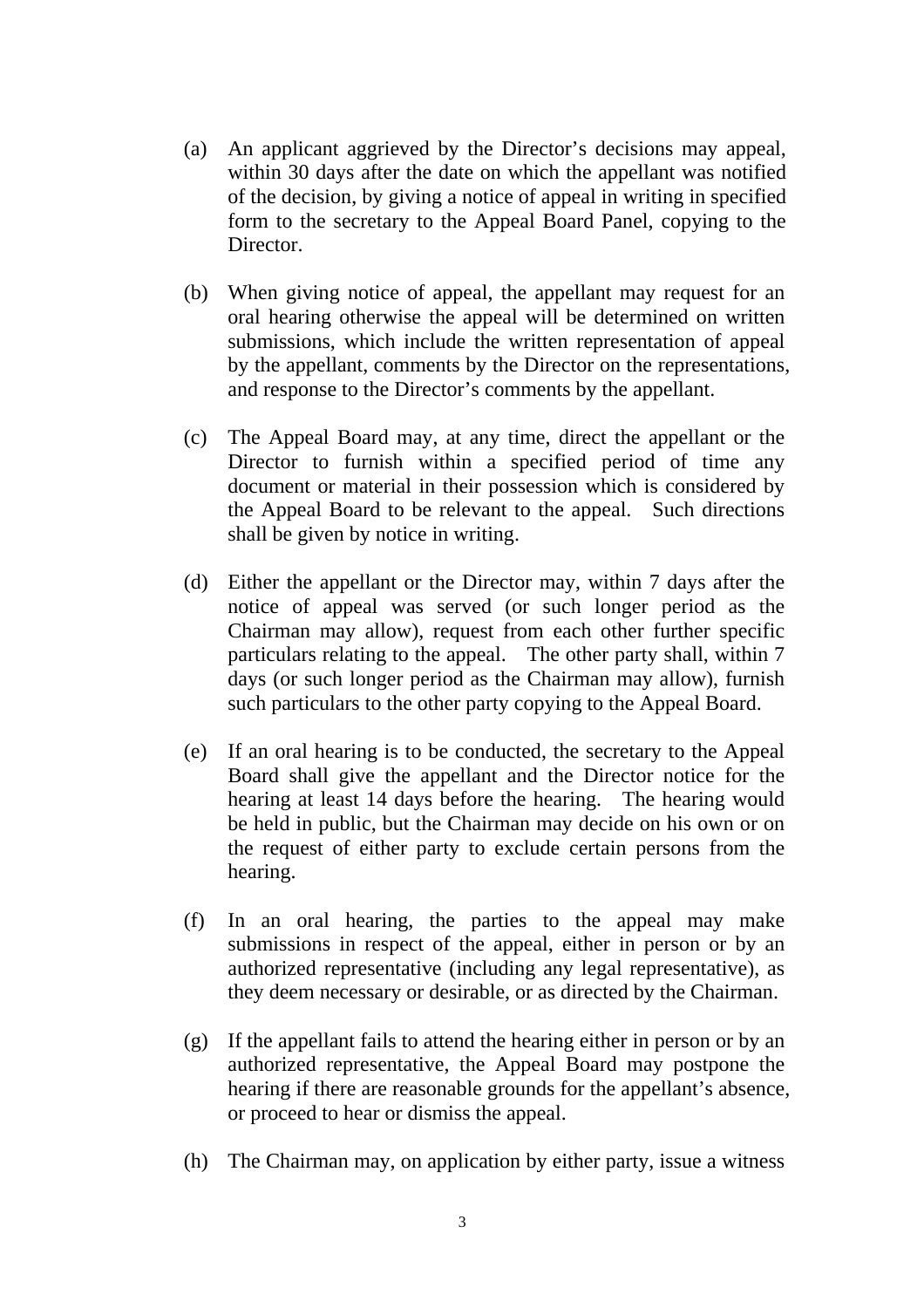summons requiring a person to appear before the Appeal Board at a hearing and to produce any document or other material, to answer any question and to give evidence relating to the appeal. Such a person will have the same liabilities, protection and immunity as a witness before the District Court.

- (i) If deemed necessary, the Chairman may, at any stage of the hearing of an appeal, adjourn the hearing to a later time or date. The appellant may also abandon the whole or any part of the appeal at any time by notice in writing to the secretary of the Appeal Board.
- (j) The Appeal Board will make its decision on the appeal and its reasons for the decision known to the appellant and the Director in writing.
- (k) The secretary of the Appeal Board will keep a written summary of the appeal proceedings, including the particulars and grounds of the appeal, the major findings from the evidence given by witnesses and the decisions and reasons for such of the Appeal Board.
- (l) The Appeal Board may also, subject to the provisions of the Ordinance and the rules and procedures of appeal prescribed under the proposed subsidiary legislation, regulate its own procedures including the proceedings of any oral hearing.

#### **Consultation**

8. Most organ transplant surgical operations take place in public hospitals. We thus expect that the Hospital Authority would be the main potential user of organ products and potential applicant for exemption for the use of specific organ products in organ transplant operations. In this regard, we have consulted the Hospital Authority and have taken into consideration their views in formulating the proposals.

#### **Amendments to Existing Statutory Forms**

9. Taking the opportunity of making subsidiary legislation to provide for the rules and procedures for appeal, the Human Organ Transplant Board proposes to make certain textual amendments to the three statutory forms in the Schedule to the Human Organ Transplant Regulation